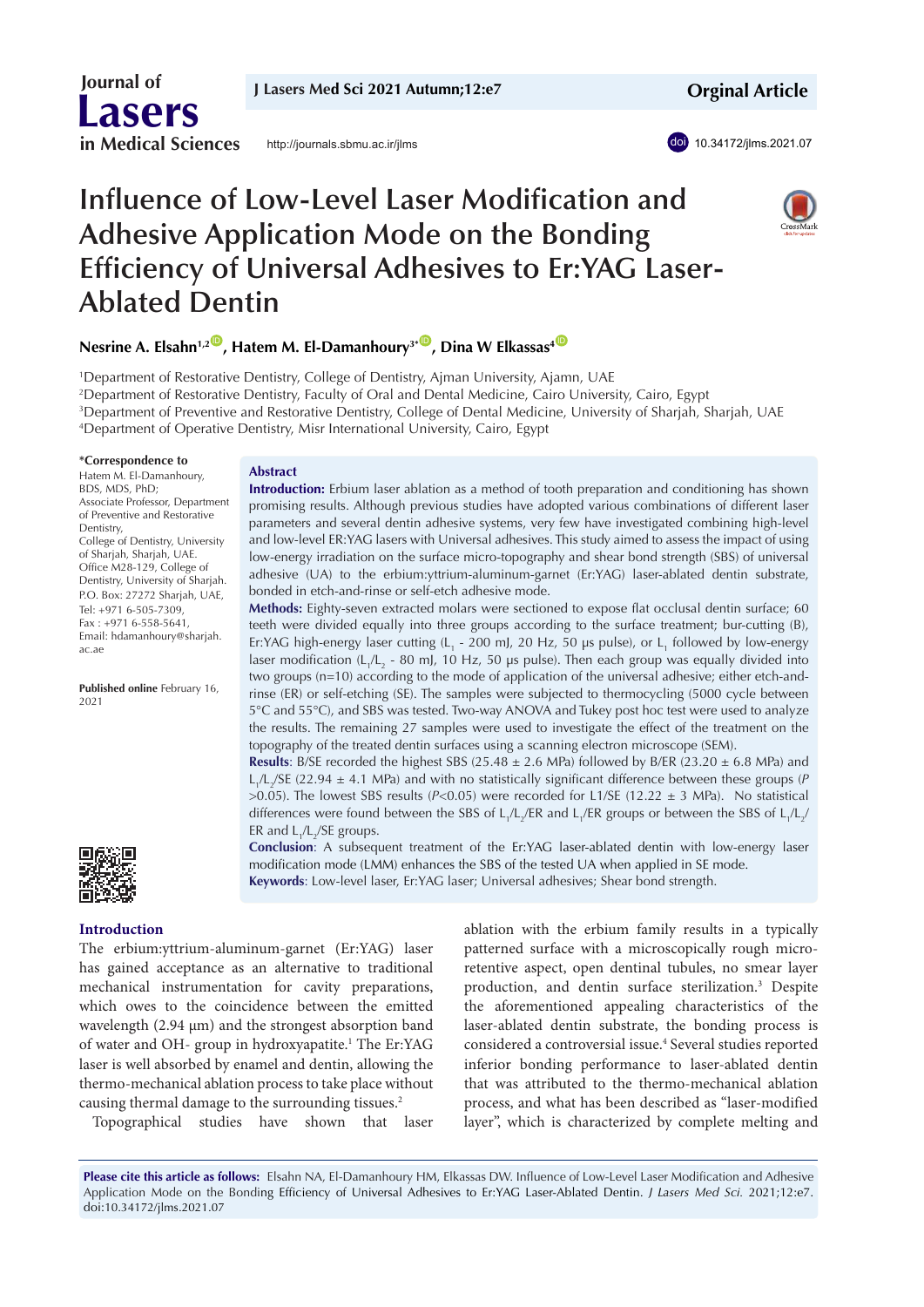evaporation of the collagen network.5-7 Improper dentin hybridization may occur due to the surface irregularities of the ablated surface, leading to a non-uniform thickness of the adhesive layer, which may prevent even stress distribution at the bonded interface.<sup>8</sup>

The removal of the laser modified layer via the acidetching process was reported to diminish bonding efficiency, and the reported bond strength was significantly inferior to that of bur-prepared surfaces.<sup>5,7</sup> Thus, other studies proposed the use of low-energy settings laser modification mode (LMM) following the use of high-energy laser-cutting mode (LCM), rendering the dentin substrate more receptive to the adhesion process.9-11 Although the bond strength of ER and SE adhesives to laser-ablated substrates was extensively tested in the literature, only a few studies evaluated the bonding performance of universal adhesives (UAs) to laser-ablated dentin using low or high powers.12-16 Universal dental adhesives are known as "multi-mode" adhesives that can be applied in etch-and-rinse (ER), self-etch (SE), or selective-etching modes, depending on the clinical situation.<sup>17</sup> Mild UAs proved their ability to achieve a significantly strong bond to dentin, which owes to the presence of functional monomers as a principal ingredient, which plays a major and unique role in chemical adhesion to dentin. 18,19

While few studies have reported no influence of the laser etching with low output power on the bond efficacy of some UA when used in either SE or ER modes,12-14 other studies have found that this effect is material-dependent.<sup>12</sup> Furthermore, some studies have reported that LCM causes deterioration of the bond strength of UA.15,16 However, the impact of adding LMM and/ or the acid-etching step on the bond strength before the application of UA has scarcely been tackled in literature.

The pre-treatment of the dentin substrate highly influences the dentin adhesion and bond durability. Hence, this research was conducted to verify the effect of combining both laser energy modes on the dentin surface topography and the bond strength of a UA system, when used in either an ER mode or an SE mode. Bur-cut dentin was used as a control. The first null hypothesis tested was that the cutting mode (namely; bur cutting, LCM, and LCM followed by LMM) has no effect on the bonding performance of the UA system when used in total-etch or self-etch modes. The second null hypothesis was that the use of LMM cannot omit the need for the conventional acid-etching step.

# **Methods and Materials Sample Preparation**

A total of 87 caries-free extracted human mandibular molars were collected under a protocol approved by the research ethics committee of the University of Sharjah. The teeth were cleaned of calculus and soft tissues using an ultrasonic scaler, then stored at 4°C in a 1% chloramine-T solution and used within one month. The occlusal surfaces of all the teeth were trimmed until the complete removal of enamel, exposing the most superficial flat dentin surface under running water using a trimmer (Renfert MT plus, St. Charles, IL). The roots were fixed in dental stone (WhipMix, Louisville, KY) in cylindrical acrylic molds. Dentin surfaces were finished with a series of finishing discs of up to 600-grit (Soflex, 3M ESPE, St. Paul, MN) to create a uniform smear layer. Sixty specimens were selected and equally divided according to the different methods of surface treatments (n=10). The information of the materials under investigation are presented in Table 1. Grouping of the specimens and description of the different treatments are represented in Table 2.

All the exposed dentin surfaces were marked with a permanent felt-tip marker. The ink marks in groups 1 and 2 were erased using a cylindrical bur (Diamond bur number 6881; Komet-Brasseler, Lemgo, Germany) with air-water coolant to create a standardized smear layer. The bur was discarded and replaced with a new one every five preparations.

In the remaining groups, the marks were erased using an Er:YAG laser (Fidelis AT, Fotona Medical Lasers, Ljubljana, Slovenia). The laser was operating with a non-contact handpiece (R02, Fotona) in a focused mode with a 0.9 mm beam spot size, a pulse duration of 50 μs super short pulse, under air/water spray of 80 mL/mm water and 40 mL/mm air. The irradiation parameters of LCM were fixed at 200 mJ/pulse, 20 Hz, and 4W. The

**Table 1.** Names, Composition, Manufacturer and Lot Number of the Materials Under Investigation

| <b>Material (Category)</b>                                   | Composition                                                                                                                                                                                                                                                           | Manufacturer               | <b>Lot Number</b> |
|--------------------------------------------------------------|-----------------------------------------------------------------------------------------------------------------------------------------------------------------------------------------------------------------------------------------------------------------------|----------------------------|-------------------|
| Single bond<br>universal                                     | MDP Phosphate Monomer, Dimethacrylate resins, HEMA, Vitrebond™<br>Copolymer, filler, ethanol, water, initiators, silane                                                                                                                                               | 3M ESPE, St. Paul, MN, USA | 4625656           |
| Scotchbond (acid etchant)                                    | 35% phosphoric acid gel, silica thickener                                                                                                                                                                                                                             | 3M ESPE, St. Paul, MN, USA | 666184            |
| Filtek 7250 XT<br>(Nano-Hybrid Universal Resin<br>composite) | 55-65 wt% Water, 30-40 wt% Phosphoric Acid, 5-10 wt% Synthetic<br>Amorphous Silica, Surface Modified Zerconia/Silica (0.1-10 microns), 20<br>nm Surface Modified Silica Particles, 81.8 wt% Inorganic Filler (67.8 vol.%),<br>Bis-GMA, UDMA, Bis-EMA, PEGDMA, TEGDMA. | 3M ESPE, St. Paul, MN, USA | N983005           |

MDP, methacryloyloxydecyl dihydrogen phosphate; HEMA, Hydroxyethyl methacrylate; Bis-GMA, Bisphenol A diglycidyl methacrylate; UDMA, urethane dimethacrylate; Bis-EMA, ethoxylated bisphenol A dimethacrylate; PEGDMA, Poly (ethylene glycol) dimethacrylate; TEGDMA, triethylene glycol dimethacrylate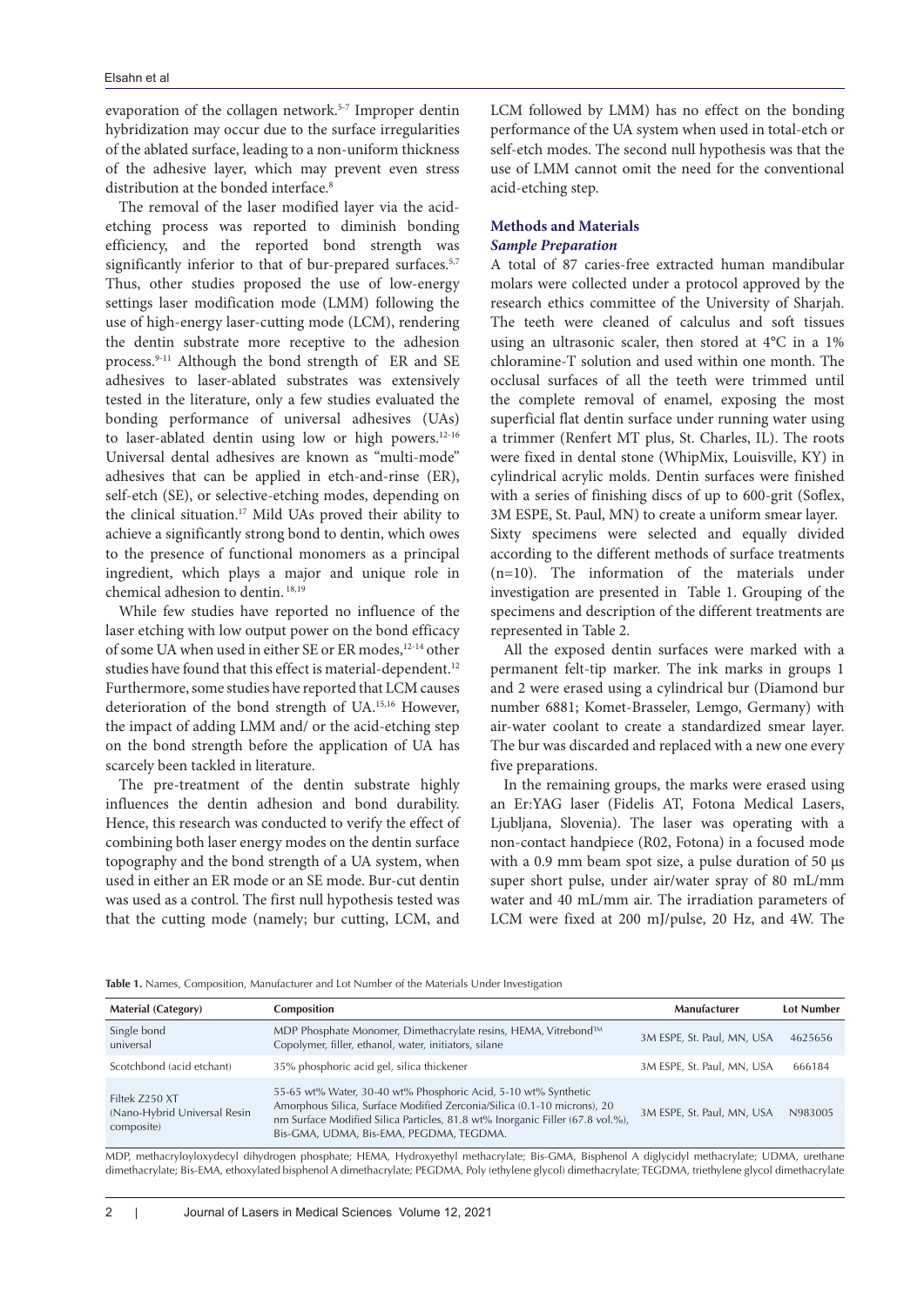distance between the laser handpiece and tooth surface was standardized using a customized holder that was set to 7 mm, which allowed for free horizontal movement of the stone block with the embedded tooth. Afterward, the specimens in groups 5 and 6 received LMM with the second irradiation of Er:YAG laser under 80 mJ/pulse,10 Hz, and 0.8 W.

For the etch-and-rinse mode groups (groups 1, 3 and 5), 35% phosphoric acid gel was used to etch the prepared teeth surfaces for 15 seconds. The specimens were rinsed with distilled water for 10 seconds and then dried with micro-sponges. Afterward, single bond universal adhesive (SU) was applied to two successive layers, each rubbed against the dentin surface for 20 seconds using a micro brush, followed by drying with a gentle stream of air for 5 seconds, cured for 20 seconds using an LED light-curing unit (Mini LED, Acteon, Germany) in a standard mode with irradiance output of  $1250 \pm 20$  mW/cm<sup>2</sup>. In the selfetch mode groups (groups 2, 4 and 6), SU was applied and cured, following the same protocol used in the previous etch-and-rinse group, directly on the dentin surfaces without acid-etching.

Cylindrical Teflon molds with an inner diameter of 2 mm and a depth of 2 mm were secured to the specimen using a special holder. Filtek Z250 XT, 3M ESPE resin composite, was packed into the cylindrical cavity and polymerized for 20 seconds. A digital radiometer (Cure Rite, Dentsply Caulk) was used to verify the light intensity of the LCU before the polymerization of each specimen. The Teflon molds were removed carefully, leaving cylindrical composite rods bonded to the dentin specimens.

#### **Storage and Thermal Aging**

An incubator with a 37°C temperature was used to store the specimens for 24 hours in distilled water, and then all the specimens were thermo-cycled (Thermocycler THE-1200, SD Mechatronik GMBH) between 5 and 55°C with 30-second dwell times for 5000 cycles.

### **Shear Bond Strength Testing**

A table-top testing machine (SBS tester, Bisco Inc., Schaumburg, IL, USA) was used to test the shear bond strength (SBS) of the specimens. Shear forces were

applied at the bonded interface with a semicircular metal attachment until failure and running at a crosshead speed of 1.0 mm/min. To calculate the bond strength in MPa, the force at the time of failure (N) was recorded and divided by the surface area of the bonded interface.

SBS results were analyzed using a two-way analysis of variance (ANOVA) test, and to compare between the tested groups, a Tukey post hoc test was used. A group was considered significantly different at P<0.05. All the statistical tests were done using SPSS software (SPSS version 20.0, SPSS Inc., Chicago IL).

A stereomicroscope (Nilson SMZ-10, Japan) at ×25 magnification was used to examine the fractured specimens and determine the mode of failure. Failure modes were classified as adhesive, where the failure occurred between the adhesive and the dentin, cohesive in dentin or cohesive in the composite or mixed, including a combination of more than one type of failure. The percentage of each failure mode within the group was calculated.

#### **Micromorphological Analysis**

The remaining twenty-seven dentin specimens were divided into nine groups (n=3), representing the nine different treatments tested. Grouping of the samples for micromorphological analysis and description of the various treatments is described in Table 3.

 In SE groups, the light-curing step of SU was skipped. Nevertheless, after the application of SU, all SE group specimens were cleaned in an acetone bath in an ultrasonic cleaner for 5 minutes to remove any crystals and other residues from the UA, then the teeth were left to air dry. Sputter-coating of the specimens was done with Carbon for 10 seconds (EMS 7620 Mini Sputter Coater, Hatfield, PA). Micrographs of the prepared samples were taken at different magnifications up to ×2000, using a scanning electron microscope (SEM) (JSM 5310LV, JEOL Inc., Tokyo, Japan), running at 10 kV accelerating voltage and 20 mm working distance.

#### **Results**

The results of the SBS test (values and standard deviations in MPa) and failure modes of the tested groups are presented in Table 4. The two-way ANOVA analysis

**Table 2**. Grouping of the Specimens for the Shear Bond Strength Test

| Group                    | <b>Description</b>                                                                                                                             |
|--------------------------|------------------------------------------------------------------------------------------------------------------------------------------------|
| Group 1 (B/ER):          | High-speed bur cutting, acid-etching, universal resin adhesive (etch-and-rinse mode)                                                           |
| Group $2$ ( $B/SE$ ):    | High-speed bur cutting, universal resin adhesive (self-etch mode)                                                                              |
| Group $3$ (L,/ER):       | Er:YAG laser preparation cutting mode (L,), no modification, acid-etching, universal resin adhesive (etch-and-rinse mode)                      |
| Group $4$ (L,/SE):       | Er:YAG laser preparation cutting mode (L,), no modification, universal resin adhesive (self-etch mode)                                         |
| Group 5 $(L_1/L_2/ER)$ : | Er:YAG laser preparation cutting mode (L,), laser modification mode (L,), acid-etching, and universal resin adhesive (etch-and-rinse<br>mode). |
| Group 6 $(L, /L, /SE)$ : | Er:YAG laser preparation cutting mode $(L_i)$ , laser modification mode $(L_i)$ , and universal resin adhesive (self-etch mode)                |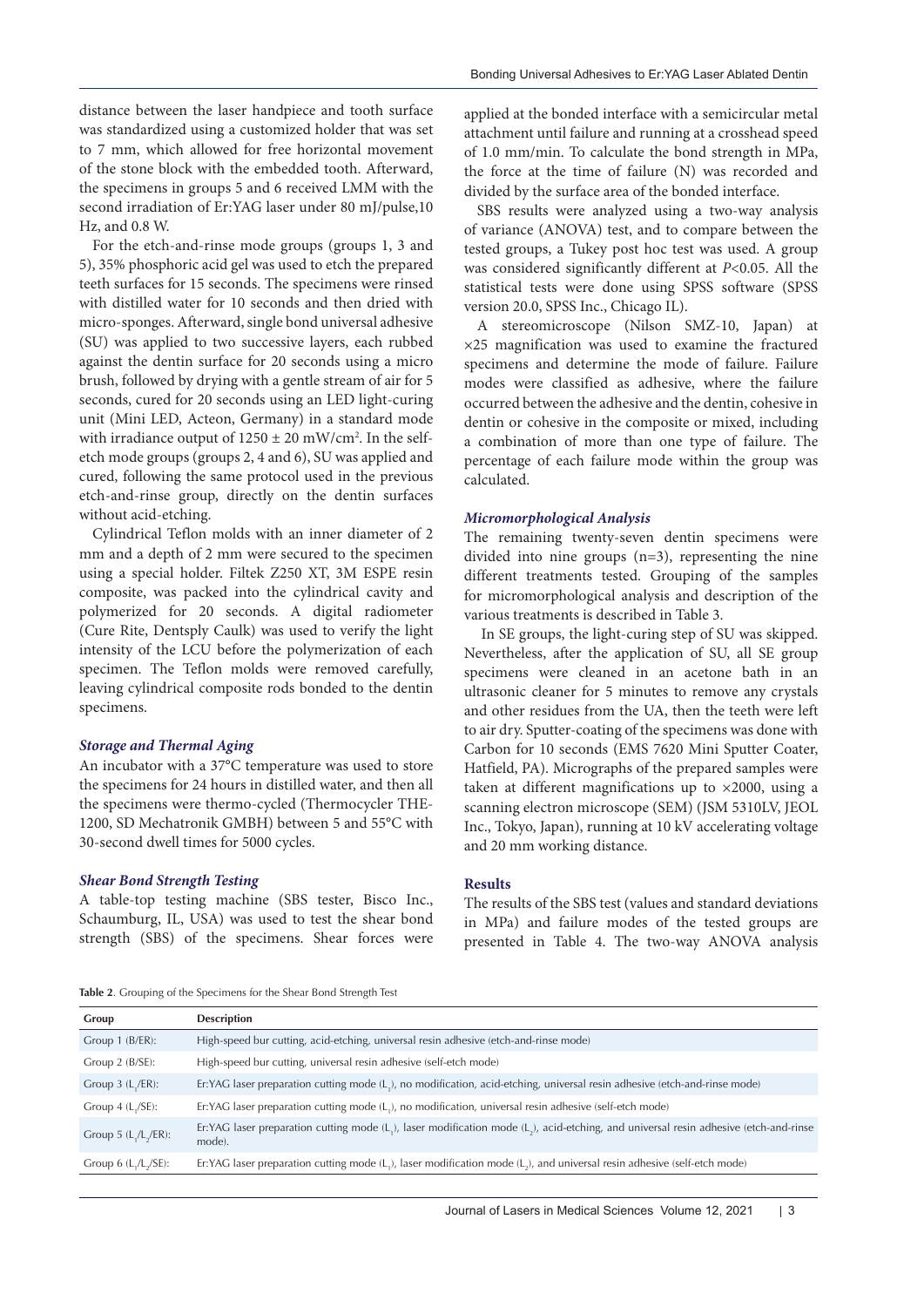$L_1/L_2$ 

| Group      |              | <b>Description</b>                                                                                                                                                                               |
|------------|--------------|--------------------------------------------------------------------------------------------------------------------------------------------------------------------------------------------------|
| Bur        | B            | High-speed bur cutting, then rinsing with no further treatment.                                                                                                                                  |
|            | B/ER         | High-speed bur cutting, acid-etching, then rinsing.                                                                                                                                              |
|            | B/SE         | High-speed bur cutting, uncured universal adhesive application, then ultrasonic cleaning in an acetone bath.                                                                                     |
| <b>LCM</b> | L,           | Er: YAG laser preparation cutting mode $(L_1)$ , then rinsing with no further treatment.                                                                                                         |
|            | L,ER         | Er:YAG laser preparation cutting mode (L,), acid-etching, then rinsing.                                                                                                                          |
|            | L, SE        | Er:YAG laser preparation cutting mode (L,), uncured universal adhesive application, then ultrasonic cleaning in an acetone bath.                                                                 |
| LCM/LMM    | $L_1/L_2$    | Er:YAG laser preparation cutting mode $(L_1)$ , laser modification mode $(L_2)$ , then rinsing with no further treatment.                                                                        |
|            | $L_1/L_2/ER$ | Er:YAG laser preparation cutting mode $(L_1)$ , laser modification mode $(L_2)$ , acid-etching, then rinsing.                                                                                    |
|            | L, /L, /SE   | Er:YAG laser preparation cutting mode $(L_i)$ , laser modification mode $(L_i)$ , uncured universal adhesive application, then ultrasonic<br>tal a distance del terre la capacidad de la sigle d |

#### **Table 3.** Grouping of the Specimens for the Micromorghological Analysis

**Table 4.** Mean Shear Bond Strength Values in MPa and the Percentage of Failure Modes of All Tested Groups

cleaning in an acetone bath.

| Group                    | Shear Bond Strength (MPa)     | Mode of Failure $(\% )$ |       |                        |                       |
|--------------------------|-------------------------------|-------------------------|-------|------------------------|-----------------------|
|                          |                               | <b>Adhesive</b>         | Mixed | <b>Cohesive/Dentin</b> | <b>Cohesive/Resin</b> |
| Group 1 (B/ER):          | $23.20 \pm 6.8^{\circ}$       | 40                      | 60    | $\overline{0}$         | $\mathbf{0}$          |
| Group 2 (B/SE):          | $25.48 \pm 2.6^{\circ}$       | 80                      | 20    | $\theta$               | $\theta$              |
| Group $3$ ( $L_1$ /ER):  | $17.73 \pm 2.9$ <sup>c</sup>  | 80                      | 20    | $\overline{0}$         | $\mathbf{0}$          |
| Group $4$ (L,/SE):       | $12.22 \pm 3^d$               | 70                      | 20    | $\theta$               | $\overline{0}$        |
| Group 5 $(L, /L, /ER)$ : | $19.18 \pm 3.2$ <sup>bc</sup> | 60                      | 40    | $\overline{0}$         | $\overline{0}$        |
| Group $7$ (L,/L,/SE):    | $22.94 \pm 4.1^{ab}$          | 20                      | 80    | $\theta$               | $\mathbf{0}$          |

*Note*. The same superscript letters show mean values with no statistically significant difference (*P*<0.05)

revealed that both variables, method of cutting and UA application mode, had a significant effect on the SBS of the tested groups (P<0.001). Moreover, the results revealed that the LCM of Er:YAG had a significant negative impact on the SBS of the tested UA regardless of the mode of SU application. However, the acid-etching step after laser ablation with LCM significantly increased the SBS from 12.22± 3 MPa in the L1/SE group to 17.73± 2.9 MPa in the L1/ER group. Nevertheless, the recorded bond strength value in the L1/ER group was considerably lower than those of B/ER and B/SE groups  $(P<0.05)$ . The application of LMM following LCM significantly raised the SBS value exclusively in the L1/L2/SE group in comparison to

the L1/SE group ( $P < 0.05$ ). On the other hand, the SU application mode did not affect the SBS of bur-prepared groups, groups 1 and 2, or laser-cut laser-modified groups, groups 5 and 6 ( $P > 0.05$ ). However, omitting the acid-etching step in the L1/L2/SE group resulted in the SBS of  $22.94 \pm 4.1$  MPa, which was comparable to the SBS of B/ER and B/SE groups.

The lowest percentage of the adhesive mode of failure was present in the L1/L2/SE group (20%) followed by the B/ER group (40%). On the contrary, the adhesive mode was the predominant mode of failure in groups B/SE, L1/ ER, L1/SE and L1/L2/ER.

The SEM topographical analysis of the dentin



**Figure 1.** Microphotographs for Bur groups, showing the bur-cut dentin surfaces after a) No treatment (group B) with a Smear layer covering the dentin surface, b) Acid etching (group B/E), showing a flat surface with no smear layer and widely open funnel-like dentinal tubules, and c) Universal adhesive (group B/SE), showing a smear layer covering dentin surface with smear plugs obliterating the dentinal tubules.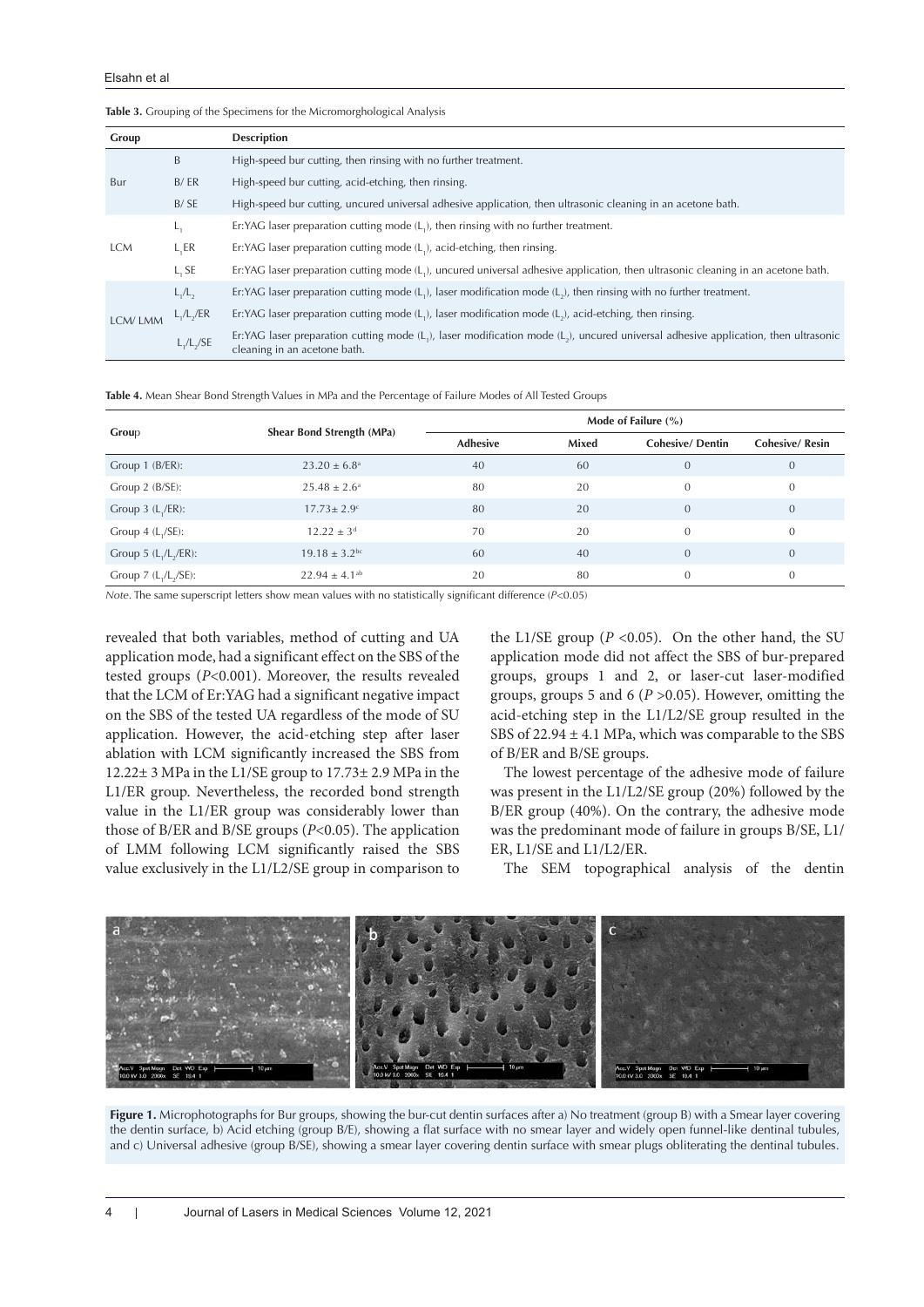specimens prepared with a carbide bur showed a relatively homogenous surface with a smear layer covering the dentin surface, and blocking the tubules with bur striations was evident (Figure 1a). Phosphoric acid-etching completely removed the smear layer, and the dentinal tubules apertures were visible (Figure 1b). The use of the self-etch mode of SU led to partial elimination of the smear layer, with the partial opening of a little number of dentinal tubules (Figure 1c).

The dentin surfaces treated with LCM (Figure 2a) were rough, irregular, scaly, and smear-free. Peritubular dentin was protruded, which could be depicted as having a cufflike appearance. Acid etching of the laser-ablated dentin substrate (Group L1/ER) led to a severely eroded dentin surface, with deep demineralization of intertubular dentin, and the remnants of the peritubular dentin were protruding from the dissolved dentin. (Figure 2b). With the self-etch mode (L1/SE), the surface was relatively scaly and irregular (Figure 2c), but to a lesser extent, in comparison to group L1. The tubule apertures were smooth, rounded, and smaller in diameter than group L1/ ER.

Laser modification of the laser-ablated dentin substrate (group L1/L2, Figure 3a) also showed an irregular, scaly appearance but was less evident compared to L1 (Figure

2a) with an apparent reduction in the sharp edges. Acid etching of this group (L1/L2 /E) led to the removal of the irregular scaly layer and an increase in the opening of the dentinal tubule apertures; however, their margins were also rough and corrugated. With the self-etch mode (L1/ L2/SE, Figure 3c), the surface was relatively smooth, with open dentinal tubules and smoother apertures.

### **Discussion**

The aim of this research was to study the effect of using a low-energy laser and acid-etching as a dentin conditioning method before the application of UA on the bonding efficacy of a nano-hybrid resin composite bonded to the Er:YAG laser-ablated dentin substrate, and a bur-cut dentin group was used as a control. The results revealed that the method of dentin surface preparation significantly affected the bonding performance of the UA under investigation (P<0.05). Accordingly, the first null hypothesis was rejected. The SBS of the L1/L2/SE group was statistically similar to that of the  $L_1/L_2/ER$  group  $(P>0.05)$ . On the contrary, acid-etching of the laserablated dentin surfaces that received a second irradiance with LMM dramatically decreased the bond strength in comparison to the control group. Therefore, the second null hypothesis was also rejected.



**Figure 2.** Microphotographs for LCM Groups. (a) laser-ablated dentin substrates after no treatment (group L<sub>1</sub>), displaying irregular surface with no smear layer, presence of areas with depressed intertubular dentin and no collagen matrix is exposed, (b) laser-ablated dentin substrates acid-etching (group L, ER), showing severely eroded dentin surface with deep demineralization of intertubular dentin, and the reminants of the pritubular dentin is protruding from the dissolved dentin. (c) laser-ablated dentin substrates after application of universal adhesive (group L<sub>1</sub>SE), showing constricted dentinal tubules with the preservation of peritubular dentin.



**Figure 3.** Microphotographs for LCM/LMM groups, showing the laser-ablated/ laser-modified dentin substrates after (a) No treatment (group L<sub>1</sub>/L<sub>2</sub>), revealing more regular surface with protrusion of peritubular dentin (cuff-like appearance), (b) Acid Etching (group L<sub>1</sub>/L<sub>2</sub>/ER), with a flatter rough surface, constricted dentinal tubules orifices, and evidence of intertubular dentin etching while peritubular dentin is preserved, and (c) Universal adhesive (group L<sub>1</sub>/L<sub>2</sub>/SE), showing flat and smooth surface with the partial opening of dentinal tubules and preservation of peritubular dentin.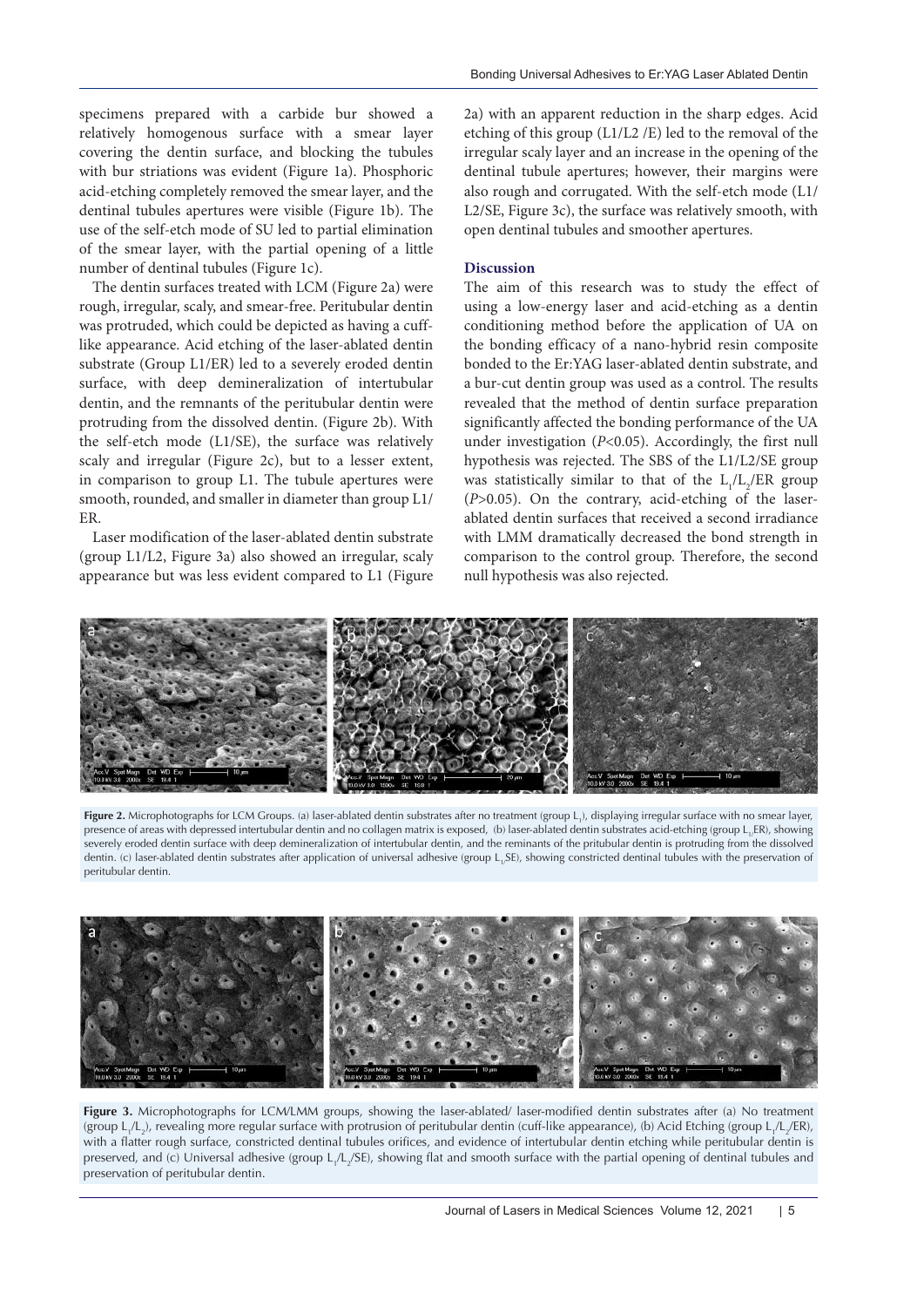The latest innovation in adhesive systems was the release of multi-mode or UAs, being more flexible systems that allow the dentist to determine which adhesive approach to use: ER or SE.<sup>17</sup> In the present study, the highest SBS values were observed in the bur-prepared groups, when bonded with either ER or SE mode of SU. Moreover, the SBS of the L1/L2/SE group was statistically comparable to the bur-prepared groups ( $P > 0.05$ ). In contrast, there was a significant drop in the SBS of composite bonded to dentin surfaces ablated with LCM (P<0.05).

The SBS results of bur-prepared groups are in agreement with the outcomes of most of the in vitro studies that assessed the bonding performance of UAs, which concluded that the bonding approach or etching mode did not affect the bonding of mild UA to dentin.20-23 Moreover, Kawazu et al revealed that SU did not show any significant decrease in SBS from the baseline under any degradation condition.<sup>24</sup> SU is a mild UA ( $pH \approx 2.7$ ) that contains MDP monomer, and the superior performance of this adhesive is attributed to the formation of a firm nanolayer around dentinal hydroxyapatites.25,26 According to Perdigão et al, the unique combination of MDP monomer and polyalkenoic acid copolymer (Vitrebond copolymer) in SU improves the chemical bonding to dentin.<sup>27</sup> The limited surface-decalcification effect of the acidic monomers will allow for an additional micromechanical bond by encapsulating the decalcified collagen fibers as described by the adhesion/decalcification or AD-Concept.<sup>28</sup>

Although acid-etching of bur-prepared dentin can remove the weak, porous inhomogeneous physical barrier for resin infiltration known as the smear layer (Figure 1b) and promote deeper impregnation of UA monomers, which are factors that contribute to higher bonding efficacy, Pashly et al hypothesized that prior phosphoric acid-etching might compromise the chemical bonding of MDP monomer to hydroxyapatites due to the reduction of the amount of calcium and phosphate ions.<sup>29</sup> This postulation might explain the statistical similarity of SBS between B/SE and B/ER groups (P>0.05).

SEM results revealed that the Er:YAG cutting mode using high-power energy altered the dentin surface topography producing a flaking, asymmetrical, and rough dentin substrate with the absence of the smear layer with patent dentinal tubule openings (Figure 2a). The peritubular dentin projected from the encircling intertubular dentin, having a cuff-like appearance. This characteristic appearance of laser-cut dentin can be clarified by recognizing the development of watermediated ablation. Since intertubular dentin holds more moisture and fewer minerals in comparison to peritubular dentin, the intertubular dentin is affected by the laser more than the peritubular dentin. The highly mineralized peritubular dentine forms a cuff around the tubule orifices<sup>30</sup> and increases calcium and phosphorus in Er:YAG laser-ablated dentin surfaces.<sup>31</sup>

The resultant irregular smear-free and the highly mineralized laser-ablated substrate should have facilitated the micro-mechanical and chemical interaction of SU in the SE mode and produced a stronger bond and a more stable hybrid layer in comparison to bur-cut dentin. Unluckily, the mean SBS of the L1/SE group was significantly lower than that of the B/ER and B/SE groups. The inferior performance of SE adhesives to laser-ablated dentin was reported by Trevelin et al, who examined the laser altered layer under the transmission electron microscopy when the dentin surface was ablated using the same LCM parameters utilized in the current study; they observed a thick altered zone (4.5-μm thick), where carbonization takes place in the superficial layer and the subsurface layer is composed of molten dentin with loss of interfibrillar spaces between the fused collagen fibers.<sup>32</sup> The expected limited resin infiltration within this altered substrate was believed to interfere with adequate hybridization<sup>33</sup>; therefore, the inferior bond strength to laser-irradiated dentin was attributed to the presence of this thermally denatured layer and the cracks seen in denatured dentin under the hybrid layer.<sup>7,34-37</sup> Furthermore, the scaly surface observed in Figure 2a might have induced areas of stress concentration, jeopardizing the durability of the bond formed in the L1/ SE group.<sup>8</sup>

Most of the previous studies which failed to obtain a satisfactory bond strength to dentin after high laser outputs suggested acid-etching of laser-ablated dentin prior to the application of various self-etch adhesives, claiming that acid-etching might remove or reduce the thickness of the thermally affected surface and subsurface layer and enhance resin diffusion.10,38 The conflicting results of these studies might be attributed to the technique sensitivity associated with the total etching technique, which is highly influenced by the time of etching, degree of wetness/dryness of the dentin surface after etching and rensing, and the samples' storage conditions before testing.<sup>39</sup> According to the results of the current study, acid-etching significantly improved the SBS of SU (group L1/ER) after LCM. In addition, the recorded bond strength was higher than that of the L1/SE group. However, this improvement cannot be considered satisfactory in comparison to bur-prepared groups. The results of our study are in agreement with several authors,<sup>5,40,41</sup> who attributed their results to the higher resistance of laser-ablated dentin to acid-etching. On the contrary, other studies found no statistically significant difference between bur-cut/acid-etched and laser-ablated/acid-etched dentin substrates.<sup>42,43</sup>

Another explanation of the superior SBS results of the B/ER group compared to the L1/ER group can be credited to the presence of the smear layer on bur-prepared dentin surfaces that might neutralize the strong phosphoric acid and limit the depth of demineralization to few microns. On the other hand, we can postulate that acid-etching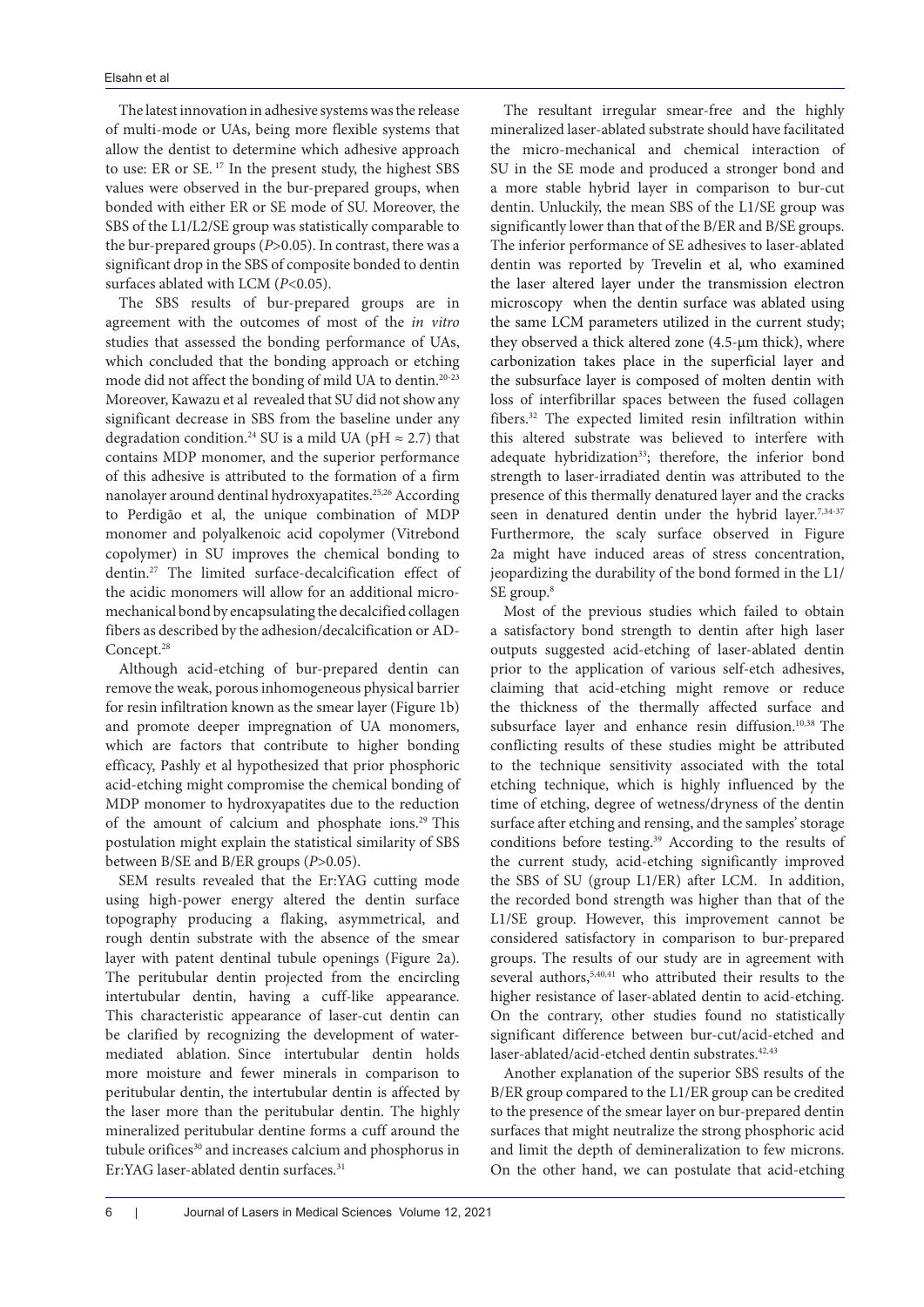of the laser-cut smear-free surface might have destroyed the dentin architecture, and even the highly mineralized peritubular dentin was severely eroded, which was easily noted in the SEM analysis (Figures 2b and 3b). The risk of age-dependent hydrolytic and enzymatic structural degradation of the unsupported collagen fibers would substantially increase, especially in areas of discrepancy resulted from incomplete monomer infiltration into the deeply demineralized dentin substrate. This deteriorating effect was significantly intensified by the thermo-cycling aging, which consequently allowed the failure of this group to occur at a much lower value than bur-prepared groups.44,45

Moreover, the increase in the opening of the dentinal tubules apertures with the characteristic moth-eaten appearance observed in Figure 2b might have facilitated the displacement of the resin tags. These possibilities might explain the predominance of adhesive failure in the L1/ER group. Mirzaee et al found that after thermocycling for 1500 cycles, the SE mode of SU exhibited a similar SBS to another etch-and-rinse adhesive in the dentin groups ablated with 3 W Er:YAG laser output power. Still, the bond strength was significantly lower than that in the bur-prepared groups.<sup>15</sup> In a recent study, Shadman et al found a similar deterioration in the SBS of SU, used in both self-etch and etch-and rinse-modes, to dentin in Er,Cr:YSGG lased dentin groups using 4 W and 5 W output powers than bur-prepared groups, even after 500 thermocycles.<sup>16</sup> Although the results of these two recent studies are in accordance with the SBS of our results, none of these investigations examined the effect of using LMM after LCM.

LMM parameters in this study were selected following the previous studies that reported that laser conditioning using these parameters might help to eliminate the thermally altered layer or at least reduced its thickness that can significantly improve resin infiltration and the TBS.<sup>11</sup> The SEM analysis of our study revealed that the addition of LMM reduced surface irregularities and sharp edges (Figure 3a and 3c), allowing for better stress distribution at the tooth restoration interface, as described by Delme and De Moor.<sup>9</sup> At the same time, the typical micro crater-like appearance of laser-cut dentin surfaces was preserved, and dentinal tubules orifices appeared more constricted and maybe more retentive. The SEM images of the LCM/LMM groups showed highly mineralized well preserved peritubular dentin. According to Bahrami et al, the low-power modification mode at 80 mJ/pulse and 10 Hz frequency after high-energy laser settings might also have significantly reduced the deteriorating effect of the thermally affected layer.<sup>11</sup> The resultant surface alteration seems to be the optimum condition to enhance the bonding durability of SU, as revealed by the SBS value of the L1/L2/SE group, which was statistically similar to the B/ER and B/SE groups and significantly higher than the L1/ER and L1/SE groups after thermocycling.

The results of the current study are also in agreement with those reported by Guven and Aktoren, who found that LMM following laser cutting resulted in superior bonding performance of self-etch adhesives. The authors suggested that LMM is more efficient than acid-etching in rendering the ablated dentin substrate more receptive to resin bonding.<sup>46</sup>

In contrast, Chen et al reported no difference between phosphoric acid and low-fluence Er:YAG laser irradiation in their positive effect on the bond strength.<sup>10</sup> Meanwhile, Yazici et al revealed that acid-etching after 3 W Er,Cr:YSGG laser ablation significantly enhanced the SBS of SU while the additional laser etching step with 1.5 W laser etching did not. The recorded SBS in the former study after the laser etching was statistically similar to the bond achieved with the SE mode of SU following 3W laser ablation. The contradiction of these results can be attributed to the difference in laser type and parameters used.15,16 However, the influence of LMM dentin surface modification after laser cutting on the bond strength and bond durability was not previously addressed in the literature.

The direct application of SU in the SE mode after surface modification with LMM yielded a satisfactory and durable SBS, comparable to bur-prepared surfaces with the highest detected percentage of the mixed mode of failure. While the results of the current study revealed no statistically significant difference between the L1/L2/ ER and L1/L2/SE groups, the mean SBS value of the L1/ L2/ER group was significantly lower than the mean SBS of both B/ER and B/SE groups. A higher percentage of adhesive failure was recorded for the L1/L2/ER group in comparison to the L1/L2/SE group, denoting that acidetching after LMM is not recommended.

The findings of this research can be partially attributed to the ability of the UA to eliminate the surface irregularities that remained after the modification step, allowing more uniformity of stress transfer at the tooth restoration interface (Figures 3a and 3c).<sup>9</sup> Additionally, the relatively high pH of the tested UA (pH  $\approx$  2.7) makes it fall in the mildly acidic category,<sup>47</sup> which was capable of altering the lased/modified dentin substrate and the degree of surface mineralization required for chemical adhesion with SU functional monomers, without damaging the dentin structure.

The limitations of this study are the use of only one type of UA and the use of Er:YAG with only two laser setting parameters. The authors assume that the use of several UAs with different compositions or other Erbium lasers with different parameters may result in alternative outcomes and are recommended for further investigation.

# **Conclusion**

Under the limitations of the present study, it can be concluded that the application of low-Power ER:YAG laser irradiation parameters following high-Power laser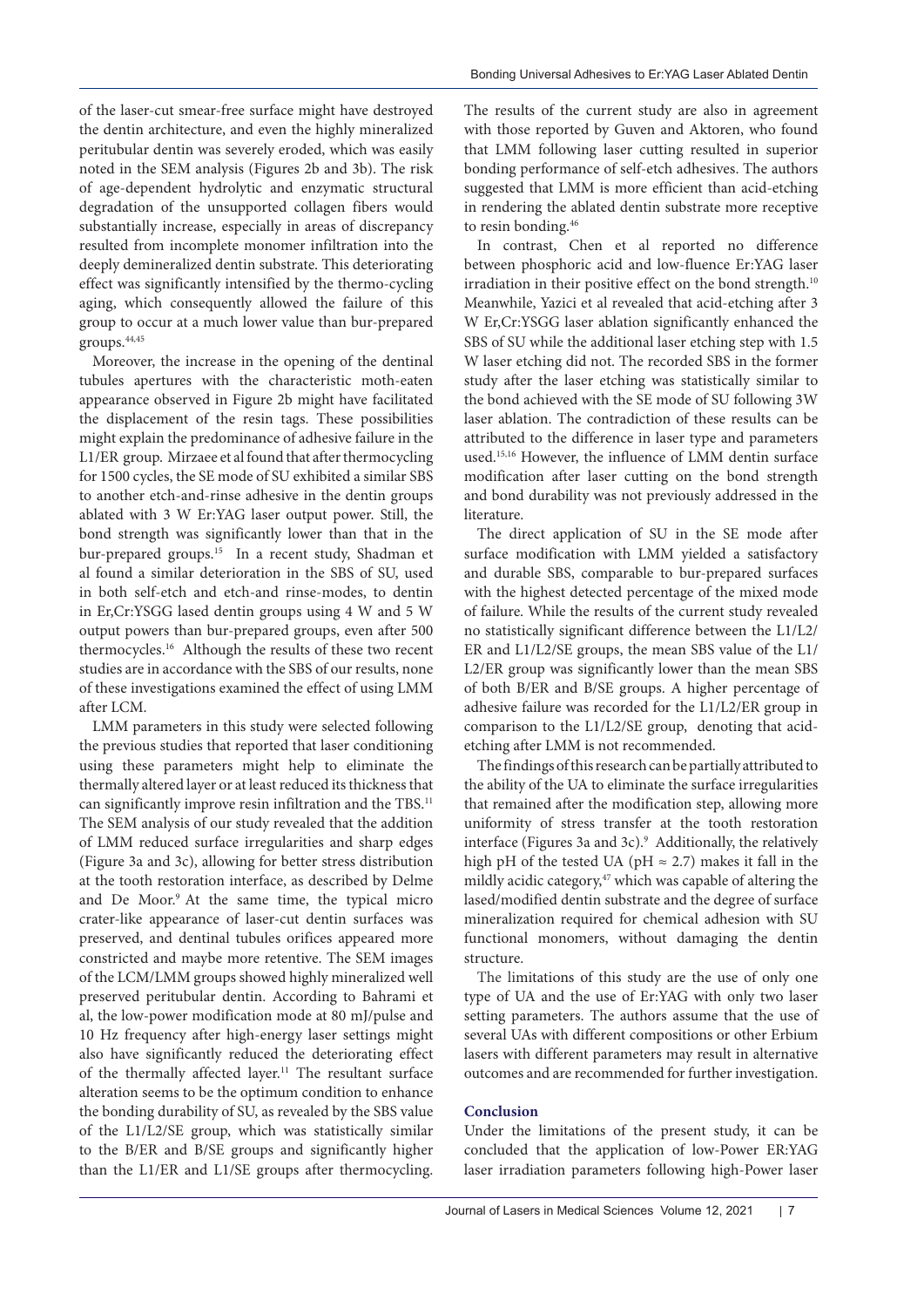irradiation parameters can positively alter the surface topography and enhance the bonding performance of the UA to dentin. On the other hand, although acid-etching increased the SBS of SU adhesive to dentin substrates ablated with a high-power Er:YAG laser, preconditioning the ablated surface with LMM made the step of acidetching unnecessary. The application of SU in the selfetch mode can yield a satisfactory and durable bond to laser-ablated/laser-conditioned dentin.

# **Ethical Considerations**

This study was approved by the research ethics committee of the University of Sharjah (Approval code # REC-18- 10-09-03-S).

# **Conflict of Interests**

The authors of this manuscript declare no conflict of interest.

### **References**

- 1. Firat E, Gurgan S, Gutknecht N. Microtensile bond strength of an etch-and-rinse adhesive to enamel and dentin after Er:YAG laser pretreatment with different pulse durations. Lasers Med Sci. 2012;27(1):15-21. doi: 10.1007/s10103- 010-0830-9.
- 2. Kilinc E, Roshkind DM, Antonson SA, Antonson DE, Hardigan PC, Siegel SC, et al. Thermal safety of Er:YAG and Er,Cr:YSGG lasers in hard tissue removal. Photomed Laser Surg. 2009;27(4):565-70. doi: 10.1089/pho.2008.2335.
- 3. Harashima T, Kinoshita JI, Kimura Y, Brugnera A, Zanin F, Pecora JD, et al. Morphological comparative study on ablation of dental hard tissues at cavity preparation by Er:YAG and Er,Cr:YSGG lasers. Photomed Laser Surg. 2005;23(1):52-5. doi: 10.1089/pho.2005.23.52.
- 4. Lopes RM, Trevelin LT, da Cunha SR, de Oliveira RF, de Andrade Salgado DM, de Freitas PM, et al. Dental adhesion to Erbium-lased tooth structure: a review of the literature. Photomed Laser Surg. 2015;33(8):393-403. doi: 10.1089/ pho.2015.3892.
- 5. Ceballos L, Toledano M, Osorio R, Tay FR, Marshall GW. Bonding to Er-YAG-laser-treated dentin. J Dent Res. 2002;81(2):119-22. doi: 10.1177/0810119.
- 6. Botta SB, da Ana PA, Zezell DM, Powers JM, Matos AB. Adhesion after erbium, chromium:yttrium-scandiumgallium-garnet laser application at three different irradiation conditions. Lasers Med Sci. 2009;24(1):67-73. doi: 10.1007/s10103-007-0521-3.
- 7. Ramos TM, Ramos-Oliveira TM, Moretto SG, de Freitas PM, Esteves-Oliveira M, de Paula Eduardo C. Microtensile bond strength analysis of adhesive systems to Er:YAG and Er,Cr:YSGG laser-treated dentin. Lasers Med Sci. 2014;29(2):565-73. doi: 10.1007/s10103-012-1261-6.
- 8. Cardoso MV, Coutinho E, Ermis RB, Poitevin A, Van Landuyt K, De Munck J, et al. Influence of dentin cavity surface finishing on micro-tensile bond strength of adhesives. Dent Mater. 2008;24(4):492-501. doi: 10.1016/j. dental.2007.04.011.
- 9. Delme KI, De Moor RJ. Scanning electron microscopic

evaluation of enamel and dentin surfaces after Er:YAG laser preparation and laser conditioning. Photomed Laser Surg. 2007;25(5):393-401. doi: 10.1089/pho.2006.2069.

- 10. Chen ML, Ding JF, He YJ, Chen Y, Jiang QZ. Effect of pretreatment on Er:YAG laser-irradiated dentin. Lasers Med Sci. 2015;30(2):753-9. doi: 10.1007/s10103-013-1415- 1.
- 11. Bahrami B, Askari N, Tielemans M, Heysselaer D, Lamard L, Peremans A, et al. Effect of low fluency dentin conditioning on tensile bond strength of composite bonded to Er:YAG laser-prepared dentin: a preliminary study. Lasers Med Sci. 2011;26(2):187-91. doi: 10.1007/s10103-010-0767-z.
- 12. Ayar MK, Erdermir F. Bonding strength of universal adhesives to Er,Cr:YSGG laser-irradiated dentin. Niger J Clin Pract. 2018;21(1):93-98.
- 13. Buyukhatipoglu I, Ozsevik AS, Secilmis A, Usumez A. Effect of dentin laser irradiation at different pulse settings on microtensile bond strength of flowable resin. Dent Mater J. 2016;35(1):82-8. doi: 10.4012/dmj.2015-090.
- 14. Yazici AR, Karaman E, Tuncer D, Berk G, Ertan A. Effect of an Er,Cr:YSGG laser preparation on dentin bond strength of a universal adhesive. J Adhes Sci Technol. 2016;30(22):2477- 84. doi: 10.1080/01694243.2016.1184812.
- 15. Mirzaee M, Fasih P, Yasini E, Chiniforush N, Kharrazifard MJ, Rafiezadeh S, et al. Shear bond strength of nanocomposites to dentin substrate treated with Er:YAG laser followed by two different bonding systems. J Islam Dent Assoc Iran. 2017;29(2):51-7. doi: 10.30699/ jidai.29.2.51.
- 16. Shadman N, Farzin Ebrahimi S, Amanpour S, Mehdizadeh S. Shear bond strength of a multi-mode adhesive to burcut and Er,Cr:YSGG lased dentin in different output powers. J Dent (Shiraz). 2019;20(2):118-23. doi: 10.30476/ DENTJODS.2019.44922.
- 17. da Rosa WL, Piva E, Silva AF. Bond strength of universal adhesives: a systematic review and meta-analysis. J Dent. 2015;43(7):765-76. doi: 10.1016/j.jdent.2015.04.003.
- 18. Cuevas-Suárez CE, da Rosa WLO, Lund RG, da Silva AF, Piva E. Bonding performance of universal adhesives: an updated systematic review and meta-analysis. J Adhes Dent. 2019;21(1):7-26. doi: 10.3290/j.jad.a41975.
- 19. Elkaffas AA, Hamama HHH, Mahmoud SH. Do universal adhesives promote bonding to dentin? A systematic review and meta-analysis. Restor Dent Endod. 2018;43(3):e29. doi: 10.5395/rde.2018.43.e29.
- 20. Takamizawa T, Barkmeier WW, Tsujimoto A, Berry TP, Watanabe H, Erickson RL, et al. Influence of different etching modes on bond strength and fatigue strength to dentin using universal adhesive systems. Dent Mater. 2016;32(2):e9-21. doi: 10.1016/j.dental.2015.11.005.
- 21. Wagner A, Wendler M, Petschelt A, Belli R, Lohbauer U. Bonding performance of universal adhesives in different etching modes. J Dent. 2014;42;42(7):800-7. doi: 10.1016/j. jdent.2014.04.012.
- 22. Muñoz MA, Luque-Martinez I, Malaquias P, Hass V, Reis A, Campanha NH, et al. In vitro longevity of bonding properties of universal adhesives to dentin. Oper Dent. 2015;40(3):282-92. doi: 10.2341/14-055-L.
- 23. Perdigão J, Kose C, Mena-Serrano AP, De Paula EA, Tay LY, Reis A, et al. A new universal simplified adhesive: